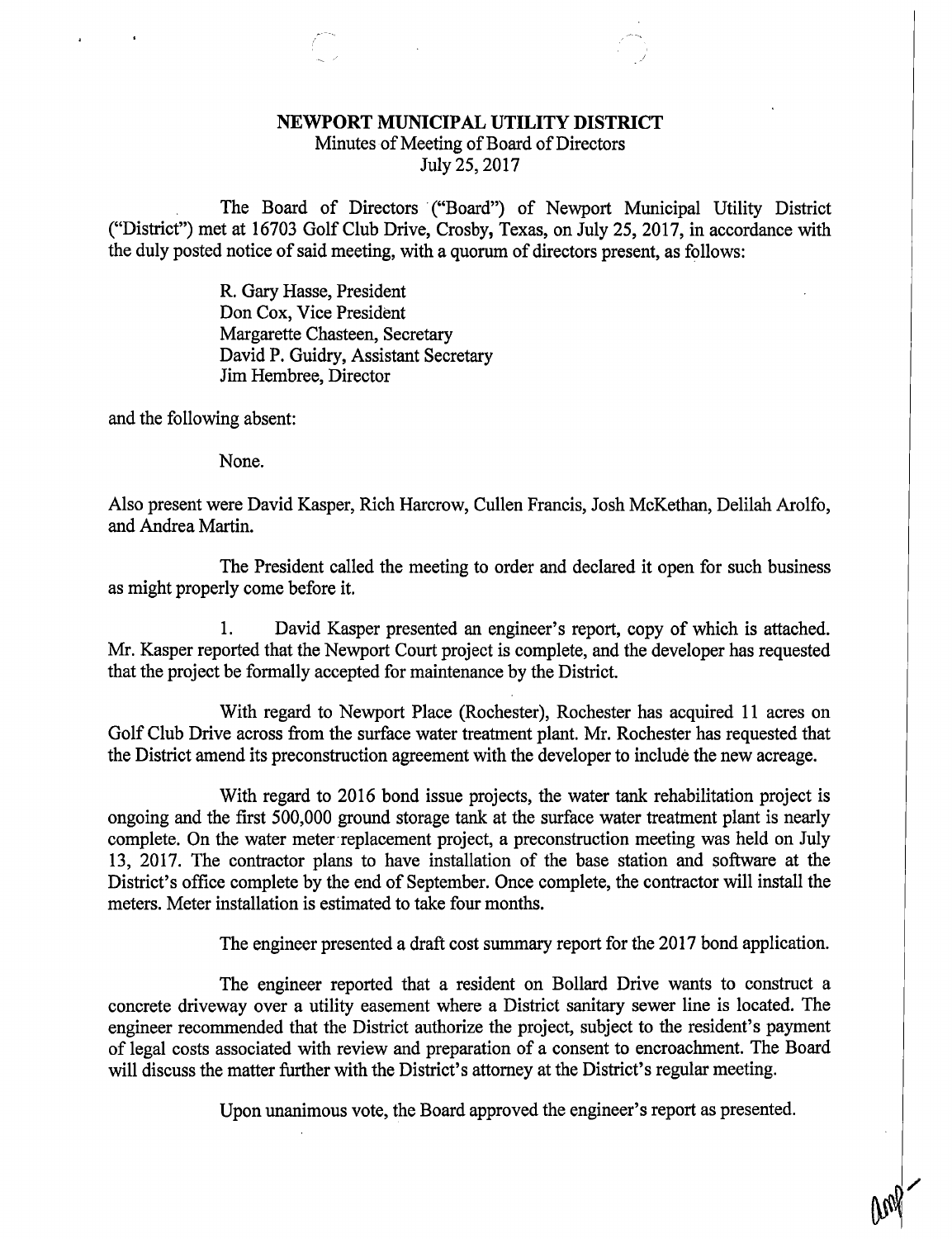2. The Board next reviewed the operations and maintenance report, a copy of which is attached. Josh McKethan reported on operations of the water system in the District. Ground water permitted through February 28, 2018 was 206 million gallons, and remaining ground water as of June 26, 2017 was 124.655 million gallons. Total ground water produced was 15.560 million gallons, and total surface water was produced was 14.366 million gallons. Billed water was 28.018 million gallons with an accountability of 98%.

Josh McKethan reported on completed and pending work at the surface water treatment plant and Water Plant No. 1. Pending work at the surface water treatment plant includes replacement of the fuse holder and faceplate on the generator charger by Loftin Equipment, removal of the generator from the trailer and addition of an automatic transfer switch, and camera upgrades by McCann. There has been a problem with turbidity, and the operator is doing a free burn of chlorine to resolve the issue. There was also a lighting strike at the plant, but no major damage was done. The operator is investigating the cost of surge protection for the entire plant. At Water Plant No. 1, the operator needs to complete rehabilitation of the hydropneumatic and ground storage tanks.

Cullen Francis reported on the status of the wastewater system in the District. Total flow for the month amounted to 21.671 million gallons, with an average daily flow of 0.722 million gallons. There was 6.5" of rainfall for the month. There were no violations noted at the facility.

Cullen Francis next reported on work completed at the wastewater treatment plant and District lift stations.

Rich Harcrow reported on the District work. There were 10 water leaks and main line repairs and six miscellaneous call outs. There were 21 regular taps, 21 sewer taps, one double long water tap, and one double long sewer tap made during the month.

Upon unanimous vote, the Board approved the operator's report.

3. Rich Harcrow then presented a report on District parks, a copy of which is

attached.

Mr. Harcrow discussed the detention ponds and provided photographs of work performed by Upstream Environmental. Mr. Harcrow contacted Upstream Environmental regarding the drainage ditch that runs behind Newport Court as the contractor did not mow the area. Mr. Mullard, of Upstream Environmental, indicated that they were unaware that they were supposed to mow the drainage ditch and would need to submit an estimate for the work to be performed. The operator confirmed that they had made the contractor aware of the ditch during the field inspection that was performed prior to submission of their bid. The Board tabled further consideration of the matter until the District's regular meeting at which the District's attorney would be present.

Upon unanimous vote, the Board approved the District parks report.

4. Andrea Martin presented a billing and collections report and a report on garbage collection.